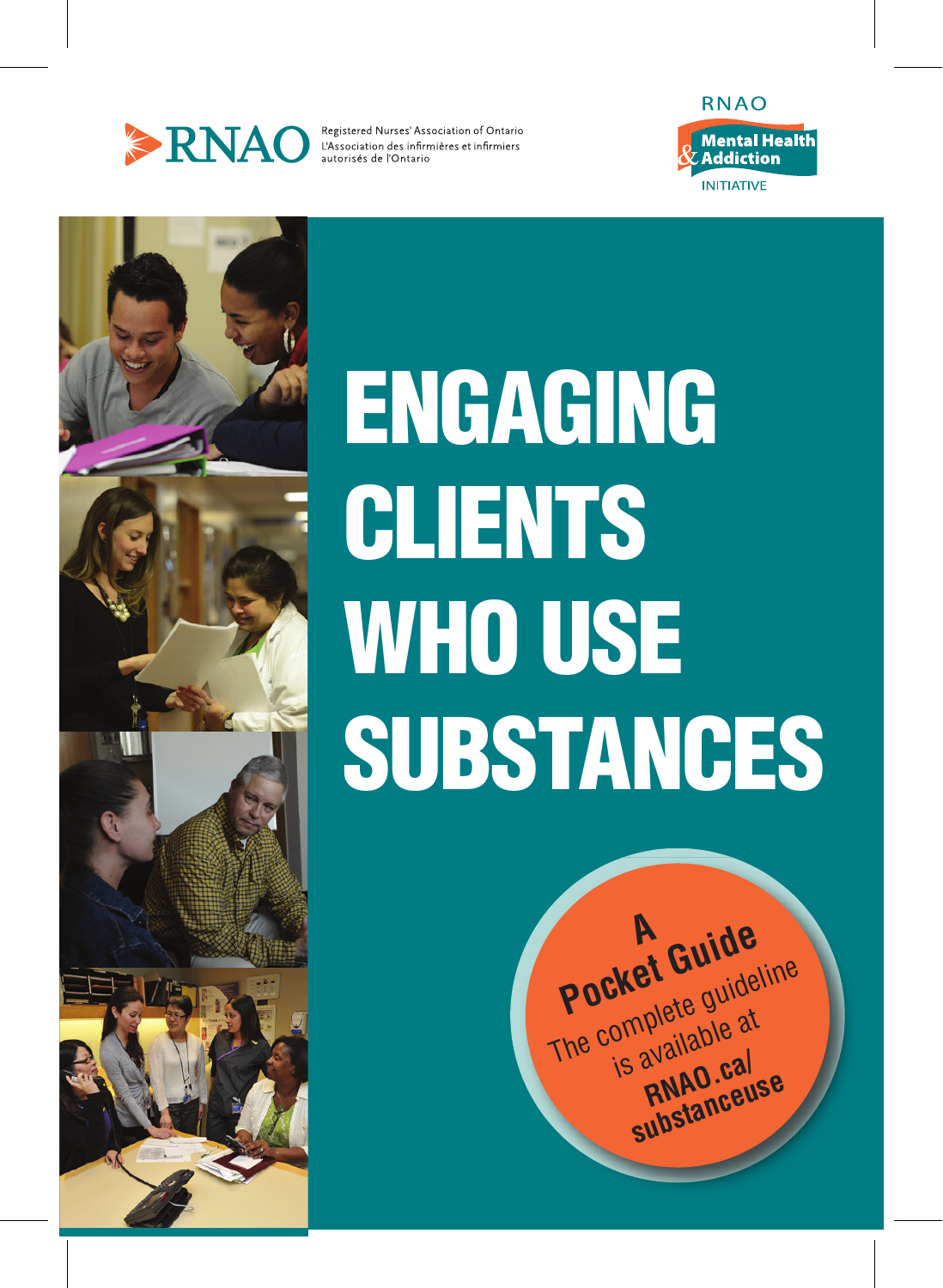#### Introduction to the Pocket Guide

**THE ISSUE:** In certain situations and depending on the type of substances consumed, substance use may lead to physical and psychological health problems in individuals, regardless of their socio-economic status or their geographical location.

**PURPOSE:** This resource provides nurses and the interprofessional team across all care settings with a highlevel, close-at-hand overview of the *RNAO clinical best practice guideline Engaging Clients Who Use Substances*, available for free download at www.rnao.ca/substanceuse.

Find it **ONLINE**  Users of the pocket guide are encouraged to refer to the guideline *Engaging Clients Who Use Substances* and RNAO's eLearning courses for more comprehensive information on these best practices.

#### SUBSTANCE USE DEFINITION AND CLASSIFICATION CRITERIA

- *Substance use* refers to the ingestion or administration of psychoactive substances (e.g., alcohol, tobacco, caffeine, illegal drugs, medications, solvents, and glues) that can be beneficial or harmful depending on the substance used, quantity, frequency, method, and context of use.<sup>1, 2</sup>
- *The Diagnostic and Statistical Manual of Mental Disorders* (5th ed.; *DSM–5*; American Psychiatric Association [APA], 2013), defines a *Substance Use Disorder* as "a cluster of cognitive, behavioral, and physiological symptoms indicating that the individual continues using the substance despite significant substance-related problems".3

In this guide, the term "substance use disorder" will be used to indicate those at risk for problems associated with substance use, as well as those who meet the *DSM-5* criteria for a substance use disorder.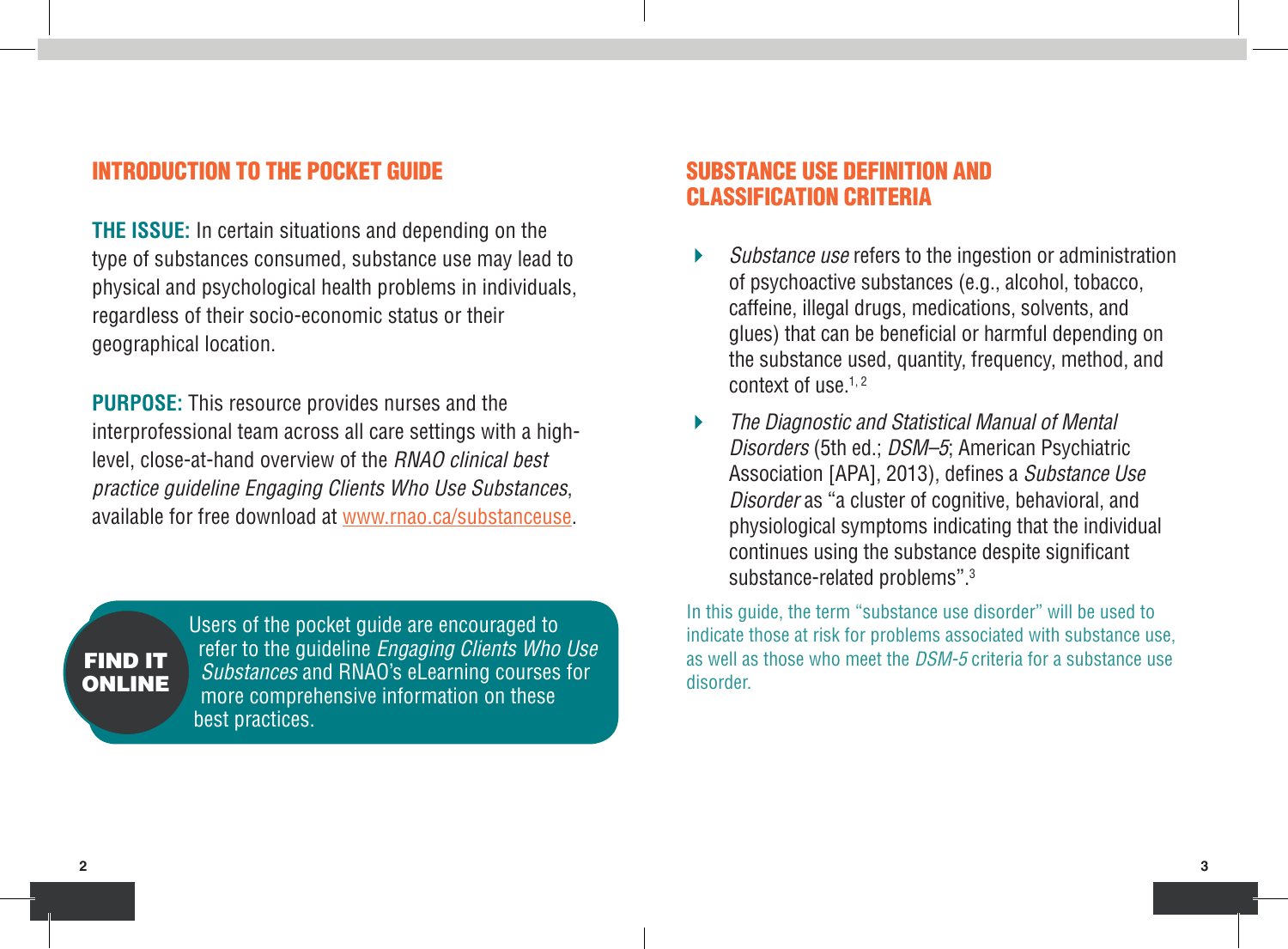#### CLASSIFICATION CRITERIA FOR SUBSTANCE USE DISORDERS

This table provides a summary of the criterion that contribute to the development of a substance use disorder, as found in DSM-5. Substance use disorders are measured on a continuum from mild, moderate to severe, dependent on the number of criterion present.

# **Impaired Control**

- Increase in substance use or over longer period of time than originally intended.
- Unsuccessful desire stated to regulate or reduce substance use. Great deal of time obtaining, using or recovering from effects of substance.
- Craving: urge for drug at any time of day, especially in environments where drug was previously obtained or used.

# **Social Impairment**

 Failure to fulfill major role obligations due to substance use (e.g., repeated absences or poor work performance related to substance use; substance-related absences, suspensions, or expulsions from school; neglect of children or household).

- Problems (social and interpersonal in nature) occur (persistent or recurrent) and are caused or aggravated by effects of substance use.
- Social, occupational or recreational activities once considered important to the individual are reduced or discontinued due to substance use.

# **Risky Use**

- Recurrent use of substances in situations where it is physically hazardous (e.g., driving an automobile or operating a machine when impaired by substance use).
- Repeated substance use, even though physical and or psychological problems (caused or exacerbated by substance use) persist.

#### **Pharmacological Effects**

- Increased amount of substance consumed to achieve desired effects and/or diminished effect with use of the same amount of substance (tolerance).
- ▶ Occurrence of withdrawal marked by reduced blood and tissue concentrations of substances used; individual increases amount of substance used to relieve symptoms.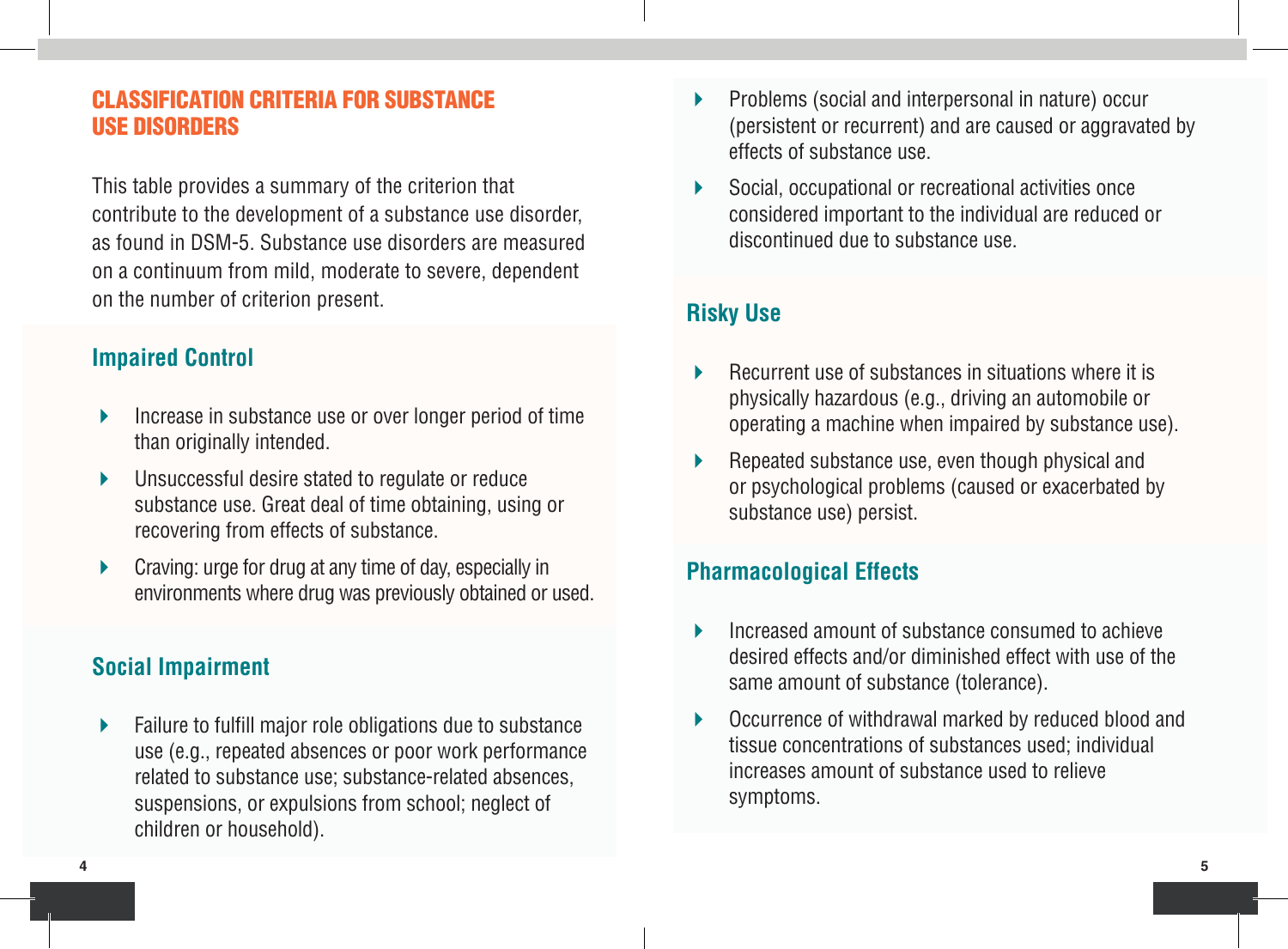#### SUBSTANCE USE AND STIGMA

- Stigma is "a social process, experienced or anticipated, characterized by exclusion, rejection, blame or devaluation that results from experience or reasonable anticipation of an adverse social judgment about a person or group".<sup>4</sup>
- Prejudices are fostered by negative stereotypes, which are associated with stigmatization and create the conditions for discrimination.5
- Ontario Human Rights Code<sup>6</sup> prohibits discrimination against employment, accommodation, goods, services, and facilities. Among the protected grounds are physical disabilities, mental health issues, and severe substance abuse and dependence.

# **PUT IT INTO PRACTICE!**

**Health-care providers need to:**

- **1.** Be cognizant of their attitudes and behaviour when working with clients who use substances;
- **2.** Understand the ethical, professional, and legal implications of discrimination in their practice; and
- **3.** Engage in reflective practice in order to enhance awareness of current and evolving attitudes, perceptions, biases, values and beliefs.

#### GUIDING FRAMEWORKS

The following frameworks provide fundamental prerequisite knowledge and form the basis of each of the recommendations included in the guideline *Engaging Clients Who Use Substances*.

- **Social Determinants of Health**
- **Population Health Promotion Model**
- **•**  Transtheoretical Model of Change
- **Harm Reduction**
- **Trauma-informed Approaches to Care**
- **Cultural Competence and Safety**
- **Recovery Perspective**

# Find it **ONLINE**

It is recommended that nurses and other health-care providers receive adequate education and training with respect to these frameworks and apply them in their daily practice. For more information, please refer to *Engaging Clients Who Use Substances* Best Practice Guideline, page 20-28.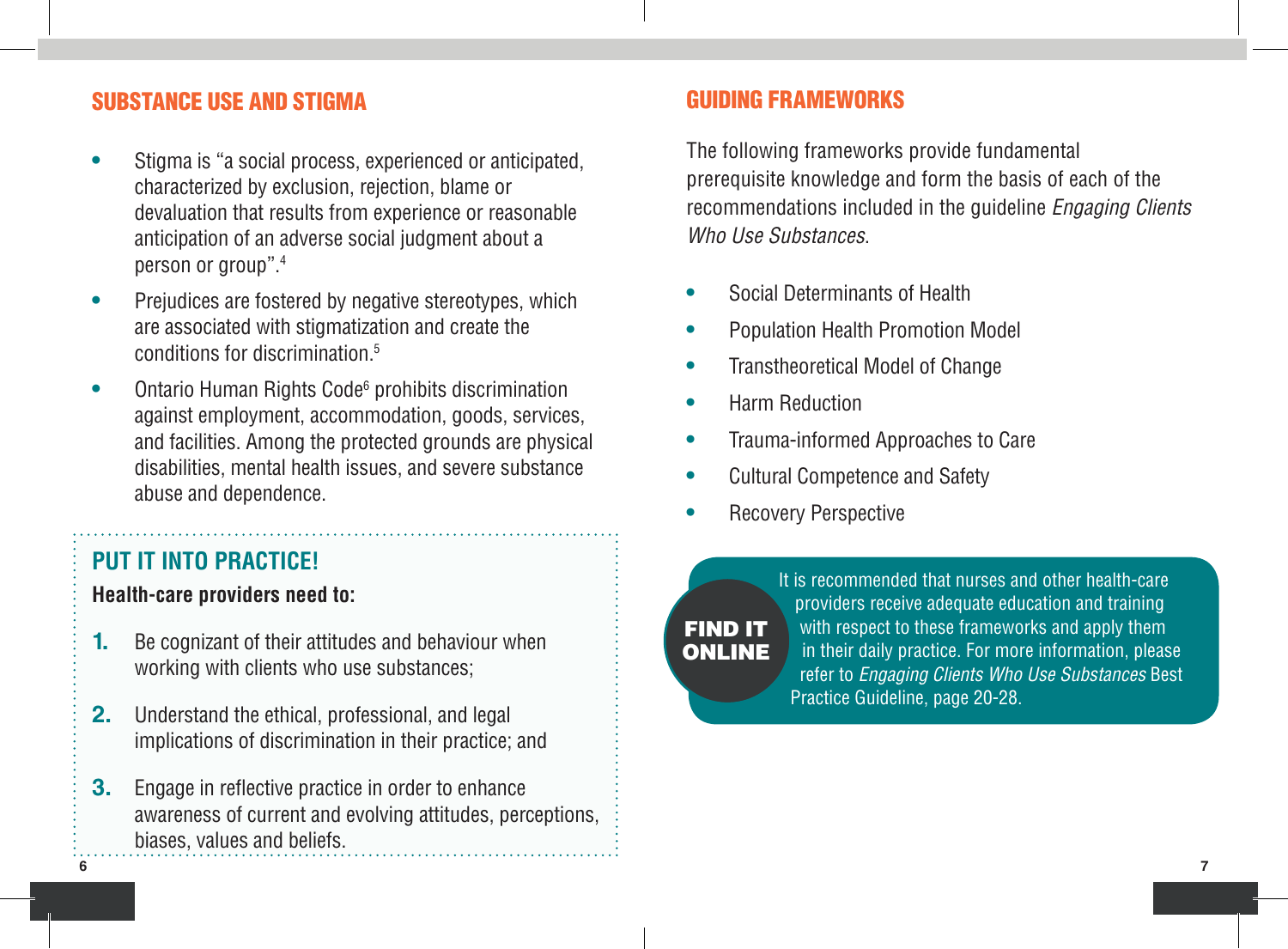# ENGAGING CLIENTS WHO USE SUBSTANCES BEST PRACTICE GUIDELINE RECOMMENDATIONS

# **Practice Recommendations**

#### **1.0 Assessment**

**Recommendation 1.1:** Screen all clients to determine whether they use substances.

#### **Recommendation 1.2:**

For clients who use substances, use universal screening questions and/or an appropriate screening tool to determine the level of support required.

**Recommendation 1.3:** Conduct a comprehensive assessment with all clients who screen positive for substance use, as appropriate based on the nurses' knowledge, skill, time, setting and resources.

#### **2.0 Planning**

**Recommendation 2.1:** Build collaborative relationships with clients through the use of motivational interviewing techniques to develop the plan of care.

# **Practice Recommendations**

#### **3.0 Implementation**

**Recommendation 3.1:** Use brief intervention to collaborate with clients identified as at risk for or experiencing a substance use disorder.

**Recommendation 3.2:** Advocate for and support access to combined pharmacological and psychosocial interventions, as appropriate, and promote the appropriate use of combined interventions to improve well-being and health outcomes.

**Recommendation 3.3:** Engage youth and adolescents at risk for or experiencing a substance use disorder using familybased therapies until recovery, as appropriate.

#### **4.0 Evaluation**

**Recommendation 4.1:** Reassess the effectiveness of the plan of care until the client's goals are met.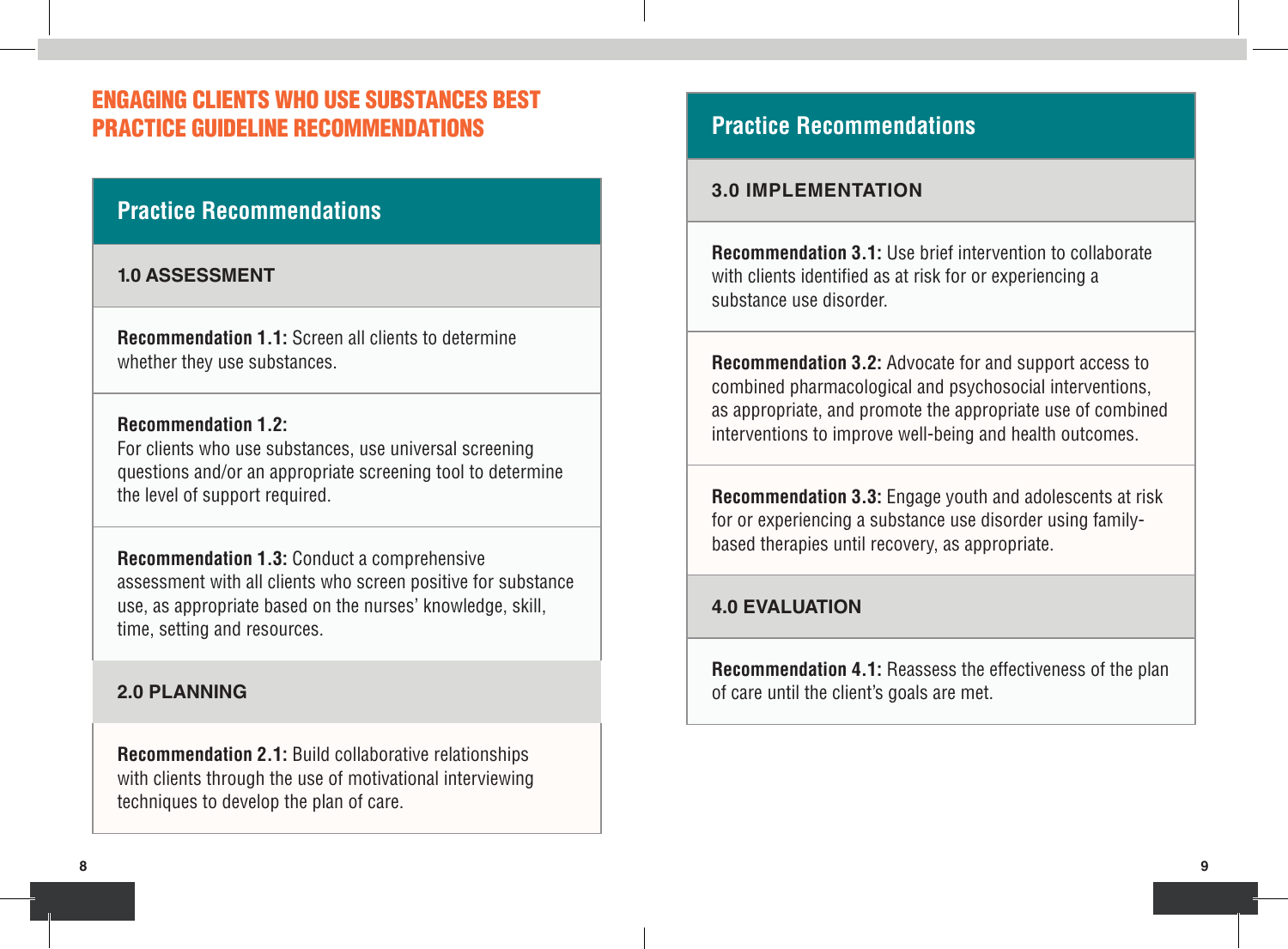#### Algorithm for Engaging Clients Who Use Substances—Pathway 1

All of the practice and education recommendations in *Engaging Clients Who Use Substances* guideline are depicted in an algorithm (featured on page 11, 13 and 21 in this pocket guide), which should be implemented across all practice settings.

# **PATHWAY 1: Initial Screening**

Pathway 1 encompasses screening of all clients to determine whether they use substances. Regardless of practice setting, all nurses and health-care providers should initiate discussions with clients about substance use.

- **• IF NO** If a client does not use substances, provide health education teaching and positive validation for healthy behaviours, and continue to re-screen for substance use. Discuss the timeframe for re-screening with the client and use clinical judgment or repeat screening during all new episodes of care or as the client's situation changes.
- **• IF YES** If a client uses substances, move to pathway 2 (page 13) or pathway 3 (page 21).

**Remember to ask for permission and consent from all clients to engage in a conversation about their substance use.**

#### Explore each recommendation in detail in the guideline!

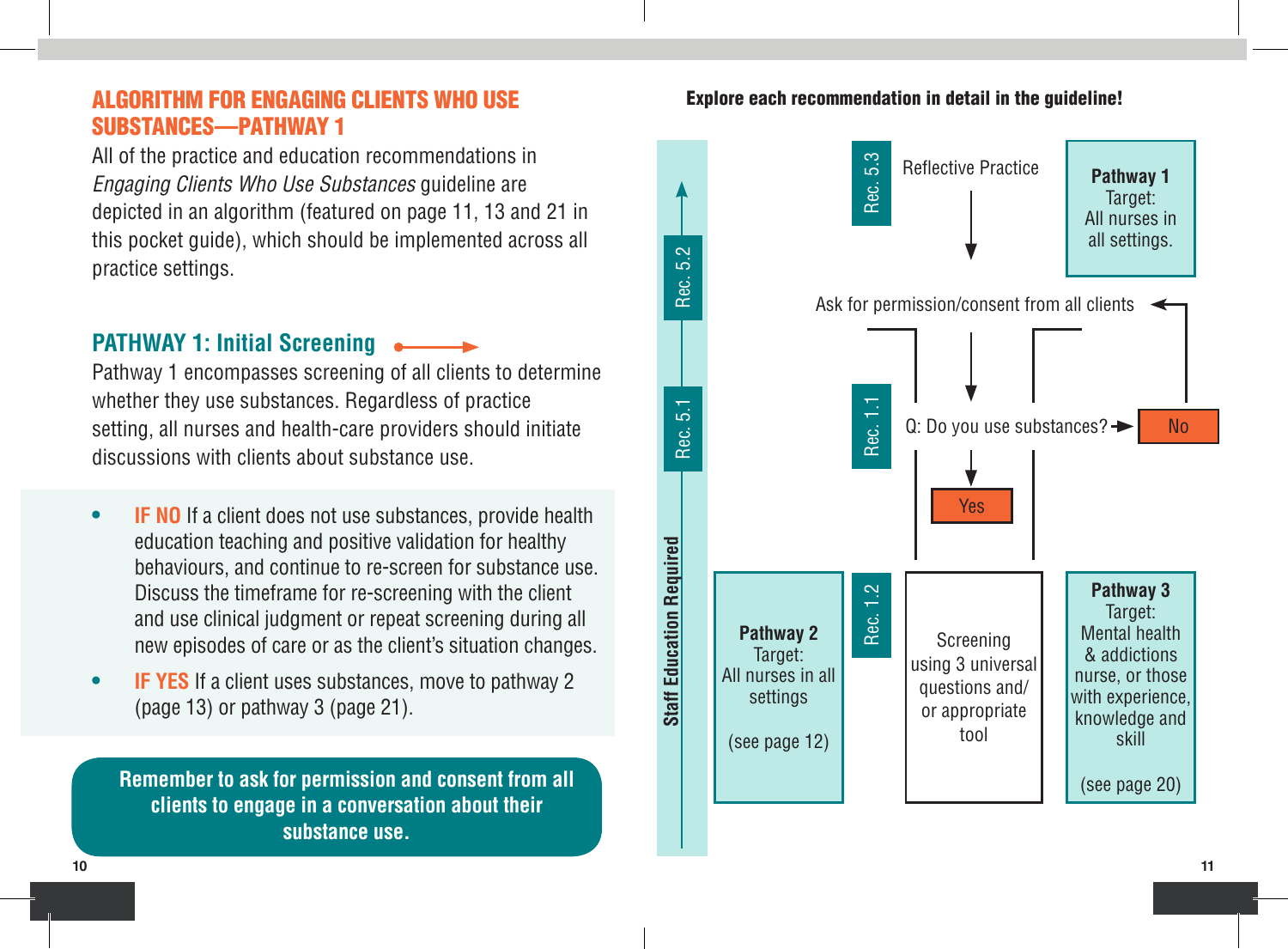## Algorithm for Engaging Clients Who Use Substances—Pathway 2

# **PATHWAY 2: Brief Intervention, Plan of Care, Goals and Referral for Support**

Pathway 2 encompasses brief intervention, plan of care and goals, and referrals for support.

- All nurses and other health-care providers, across all practice settings, should engage clients in further screening, brief intervention, plan of care and goals and referral for supports.
- Pathway 2 is applicable for those who have may limited time, knowledge and resources related to substance use.

Find it **ONLINE**  Alcohol Screening, Brief Intervention & Referral: A Clinical Guide is a handy resource. Find it in *Engaging Clients Who Use Substances* Best Practice Guideline, page 97-99.



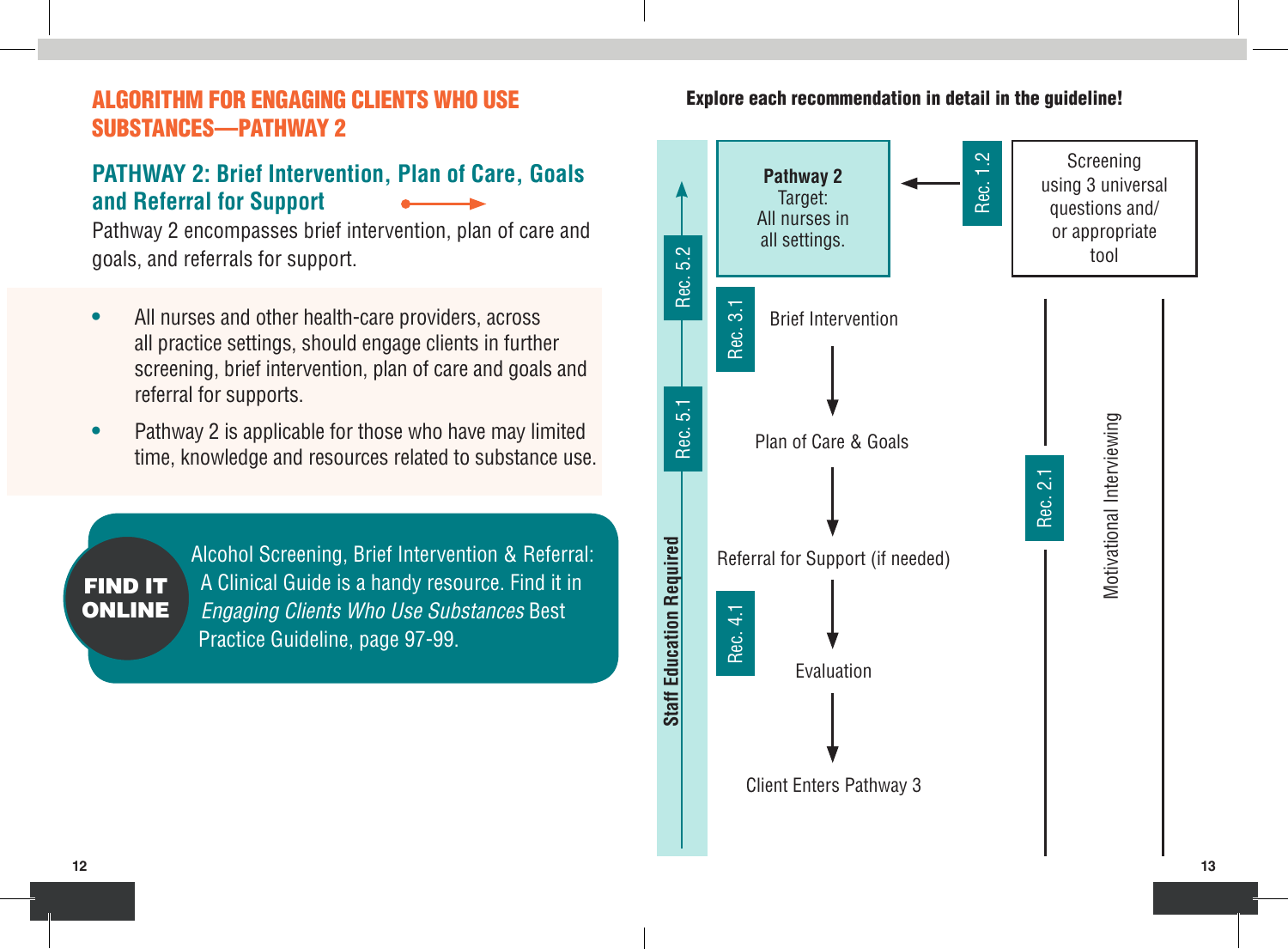### Further Screening: Universal Screening Questions

The purpose of universal screening is to identify whether the client's substance use is placing them at risk for various problems and may warrant further screening with an appropriate focused tool.<sup>7, 8</sup> It is recommended that nurses ask the following three universal questions to screen all clients for substance use on initial contact across all settings.

| <b>1.</b> Have you ever had any problems related to your<br>use of alcohol or other drugs?                                                                                                         | Yes/<br>N٥ |
|----------------------------------------------------------------------------------------------------------------------------------------------------------------------------------------------------|------------|
| <b>2.</b> Has a relative, friend, doctor or other health-<br>care provider been concerned about your drinking<br>or other drug use or suggested cutting down?                                      | Yes/<br>No |
| <b>3.</b> Have you ever said to another person "No, I<br>don't have [an alcohol or drug] problem," when<br>around the same time, you questioned yourself<br>and felt, "Maybe I do have a problem"? | Yes/<br>N٥ |

Source: Health Canada, 2002, p.32

**IF YES** A positive response indicates the need for further investigation.

**IF NO** Provide health education teaching using brief intervention and positive validation for healthy behaviours. Continue to screen for substance use periodically, using the screening and assessment algorithm.



For more information on specific screening tools available to nurses, see *Engaging Clients Who Use Substances* Best Practice Guideline, page 86-90.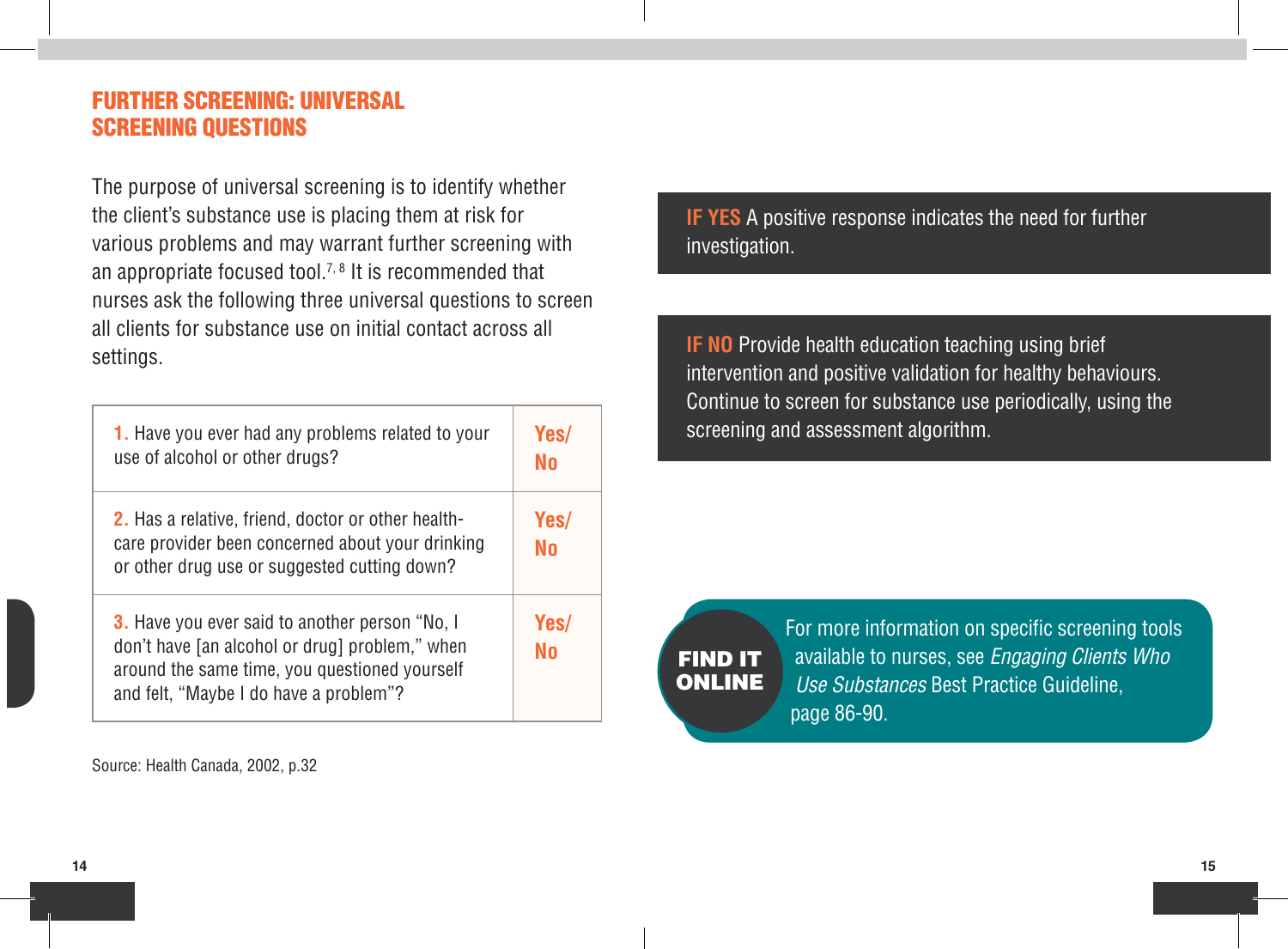# Motivational Interviewing for Substance Use

- Motivational interviewing (MI) is an evidencebased counselling approach that is client-centered, non-directive, and non-judgmental.
- The main goal of MI is to help the client examine and resolve ambivalence in order to elicit and strengthen motivation for change.<sup>9</sup>
- Through using the MI approach, health-care providers work collaboratively with clients as they gain a deeper understanding of the client's needs, capabilities, and goals.10
- • Nurses and other health-care providers can use MI principles and techniques to develop collaborative and empathic relationships with clients across all practice settings.

# **Principles of Motivational Interviewing**11, 12 **The nurse or health-care provider should:**

- **Engage with clients;**
- Focus on the client's concerns and goals:
- **•**  Evoke change talk; and
- **Plan together with the client.**

# **When using MI the integrity of the spirit of this approach must be maintained. The spirit is comprised of the following:**

- **•**  Collaboration/partnership;
- **•**  Acceptance;
- Compassion; and
- Evocation of the need and reasons for change.

#### **When using MI, there are five general skills that should be used.**

- **1. Open ended questions:** encourages open dialogue. E.g., "What concerns you the most about your drinking?"
- **2. Affirmations:** statements of appreciation and understanding that create a supportive environment and build rapport. E.g., "It's hard to talk about your substance use, I really appreciate you keeping on with this."
- **3. Reflective Listening:** reflecting back the underlying meaning and feelings garnered from the conversation with the client. E.g., "You are feeling uncomfortable talking about this."
- **4. Summarize:** Gather what has already been said and prepare for the client to move forward.
- **5. Elicit Change Talk:** assist client to resolve ambivalence and engage in 'argument for change'. E.g., "How would you like your life to be in five years time?"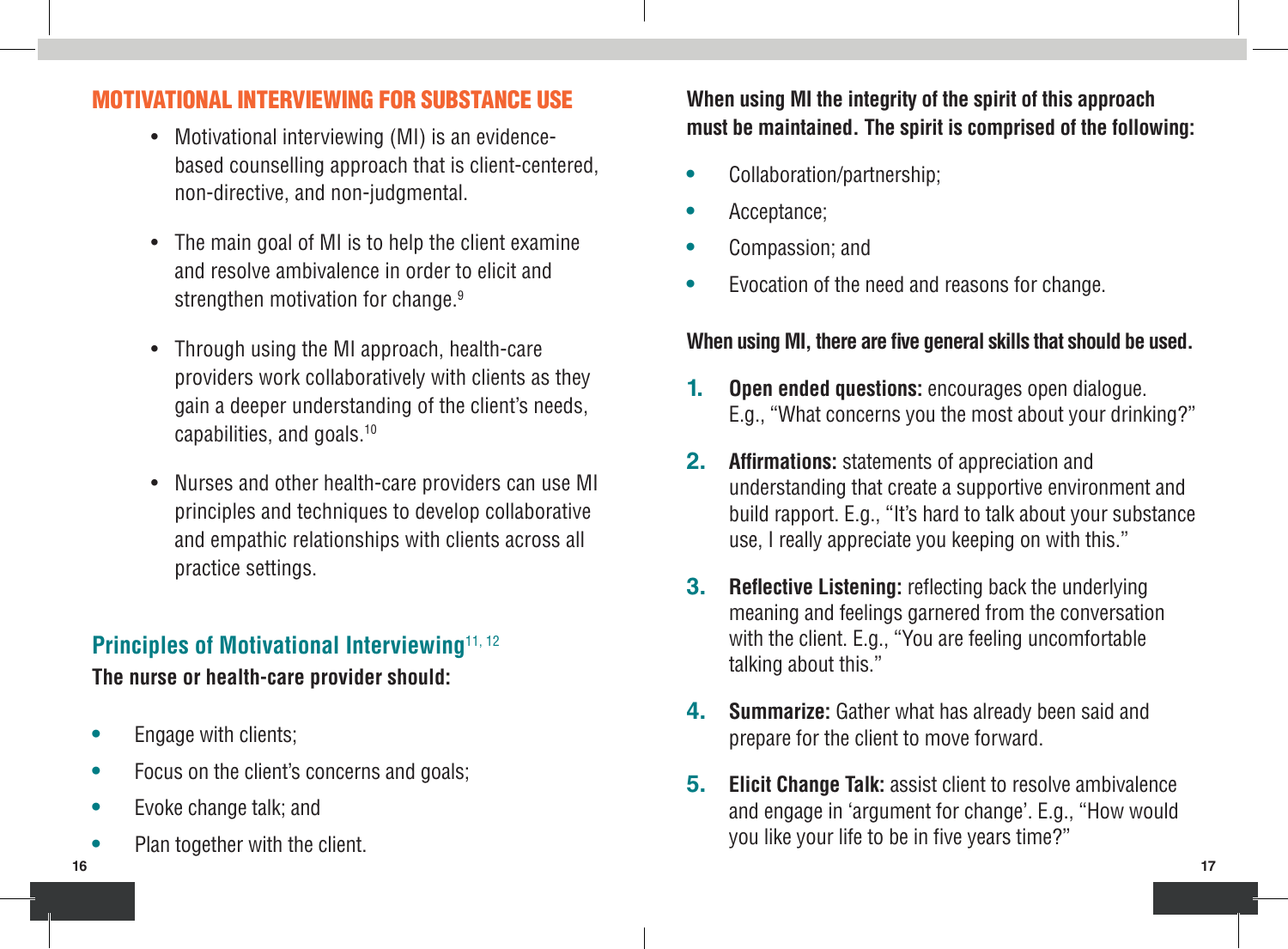#### **BRIEF INTERVENTION FOR SUBSTANCE USE<sup>11, 13</sup>**

- Brief Intervention (BI) is an evidence-based practice designed for use by health-care providers across practice settings. It can be used to identify current or potential problems and motivate clients to change their behaviour (i.e., reduce or abstain from substance use).
- It is a time-limited intervention that seeks to identify individuals at risk for, or experiencing, a substance use disorder through screening and uses motivational feedback to help clients examine the benefits and drawbacks of behaviour change.14
- BI as a client-centered approach respects the client's choice and autonomy in the formation of the care plan.
- The frequency, number, and length of BI sessions that individual clients receive varies, but the literature most commonly reports one to four sessions of 5- to 30-minutes in duration with a trained nurse or healthcare provider.<sup>15</sup>

**Feedback:** Give feedback on the risks and negative consequences of substance use. Seek the client's reaction and listen.

**R**esponsibility for change and use: Emphasize that the individual is responsible for making his or her own decision about his or her drug use.

**A**dvice to cut down or stop: Give straightforward advice on modifying drug use.

**M**enu of change options/strategies: Give menus of options to choose from, fostering the client's involvement in decision-making.

**E**mpathy: Empathy is the "glue" of the intervention. Be empathic, respectful, and non-judgmental.

**S**elf-efficacy: Express optimism that the individual can modify their substance use if they choose.

# **How do nurses engage in Brief Intervention?**

Research demonstrates that there are a number of consistent features with Brief Intervention that can be summarized with the acronym FRAMES. When conducting Brief Intervention it is important to remember the spirit and skills of MI Principles.

Find it **ONLINE**  For more information on Motivational Interviewing or Brief Intervention, please visit www.rnao.ca/mentalhealth, and explore the informative eLearning modules and videos.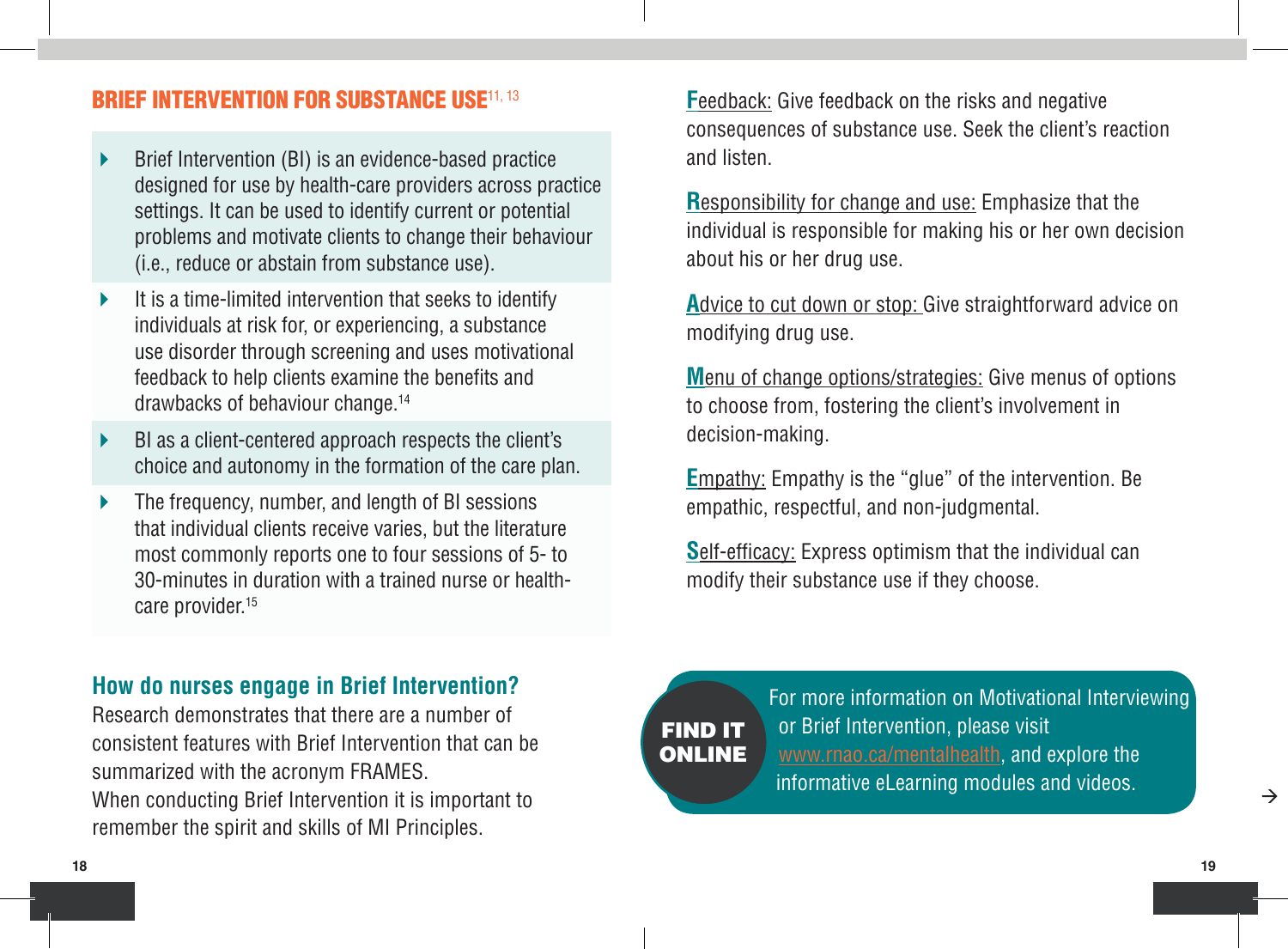# Algorithm for Engaging Clients Who Use Substances—Pathway 3

# **PATHWAY 3: Comprehensive Assessment for Clients Who Use Substances**

- **•**  Pathway 3 encompasses comprehensive assessment, plan of care and goals, interventions, and evaluation.
- Pathway 3 is applicable to those nurses and other healthcare providers who have specific knowledge, skill, time, and resources to work more closely to screen, assess and intervene with clients who use substances.

# **PUT IT INTO PRACTICE!**

#### **Nurses and other health-care providers need to:**

- **1.** Conduct a comprehensive assessment that examines areas such as client goals, substance use history etc. (see next page);
- **2.** Support pharmacological and psychosocial interventions (see page 26);
- **3.** Establish a plan of care which includes goals (see page 27) encouraging client involvement; and
- **4.** Evaluate care to assess motivation and progress (see page 28)

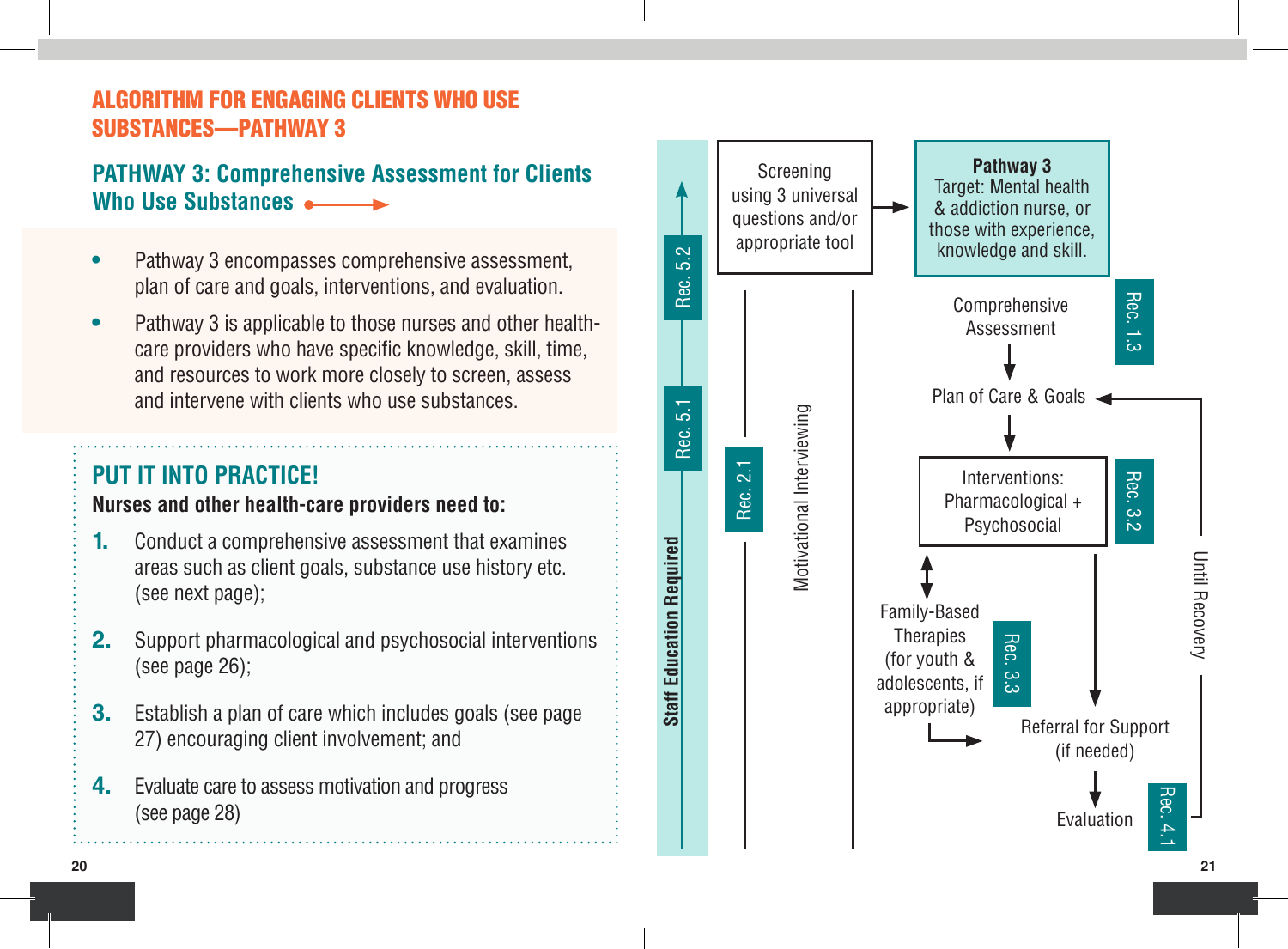#### Key Areas for Comprehensive Assessment

The following are key areas that should be included when conducting a comprehensive assessment with clients at risk for or experiencing a substance use disorder.

#### ;**Client's Goals**

Areas for considerations include a client's reason for seeking care, perceived obstacles and supports to achieving goals as well as readiness and state of change.

#### ;**Demographic & Socio-economic Information**

Assess for key information such as age, gender, education, employment/income, housing, legal issues, relationships and supports, cultural and diversity needs and spirituality.

#### ;**Substance Use History**

Ascertain the client's substances use, patterns of use, withdrawal symptoms, tolerance and access and use of harm reduction strategies.

# ;**Physical Health History and Medical Conditions**

Areas to assess include past and present diagnosed health conditions, medications and experiences with interventions and services.

#### ;**Potential Infections**

Determine if there are any potential infections resulting from IV drug use and/or high-risk behaviour such as localized and systemic infections or abscesses, cellulitis, HIV, Hepatitis B and/or C, infective endocarditis and osteomyelitis.

#### ;**Mental Health History**

Assess for current and past mental health problems and interventions used (pharmacological and nonpharmacological), trauma, any history of self-harm or suicide attempts/thoughts and for resilience and hopefulness.

#### ;**Family History of Substance Use and Mental Health Concerns**

Find out information about relatives who have or had issues due to substance use or a substance use disorder, and/ or mental health concerns and how they managed (e.g., medications and therapies, current health status, etc.).

#### ;**Resilience and Strengths**

Ascertain client-identified personal strengths and sources of resilience, as well as needs and supports for enhancing resilience and strengths.

SOURCE: APA, 2006; SAMHSA, 2005

# Find it **ONLINE**

For more information on key areas for comprehensive assessment, see *Engaging Clients Who Use Substances* Best Practice Guideline, pages 35-36.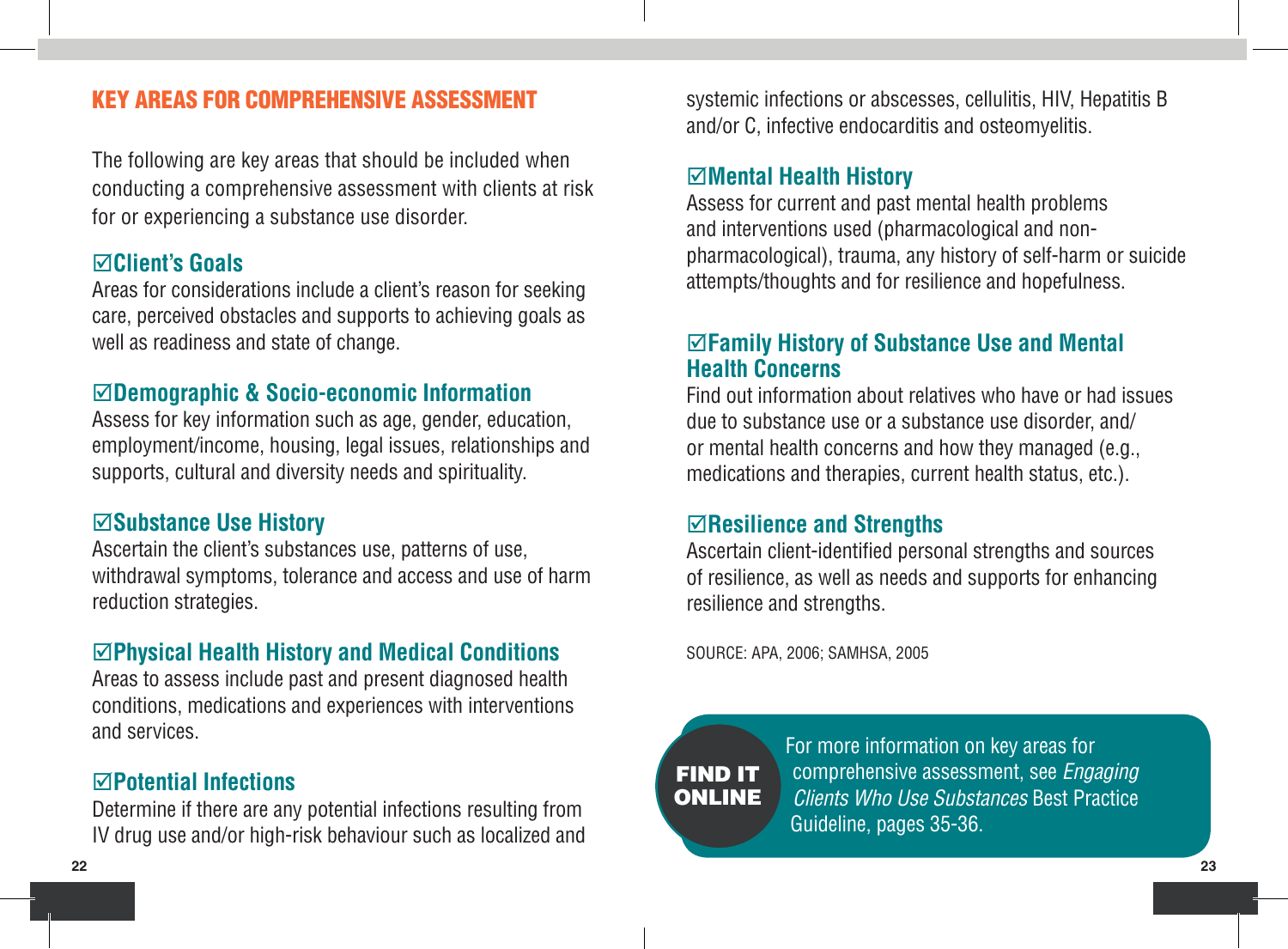#### Combined Pharmacological and Psychosocial **INTERVENTIONS**

Nurses should advocate and support access to combined pharmacological and psychosocial interventions to improve well-being and health outcomes of clients. When administering a dose of medication to a client, every nurse should assess the appropriateness of the medication following the eight rights of medication administration:16

- 1. The right client;
- 2. The right medication:
- 3. The right reason;
- 4. The right dose;
- 5. The right frequency;
- 6. The right route;
- 7. The right site; and
- 8. The right time.

# **The following psychosocial interventions can be useful in the management of substance use disorders. These include:**

- 1. 12-Step and Self-Help Groups;
- 2. Alternative therapies (e.g., acupuncture, mindfulness meditation);
- 3. Case Management;
- 4. Cognitive Behavioural Therapy (CBT);
- 5. Community Reinforcement Approach;
- 6. Contingency Management (CM);
- 7. Couples and Family Therapy;
- 8. Group Therapy;
- 9. Multi-Family Dimensional Therapy (MDFT); and
- 10. Telemedicine.



For more information on psychosocial interventions, please refer to the *Engaging Clients Who Use Substances* Best Practice Guideline pages 100-104.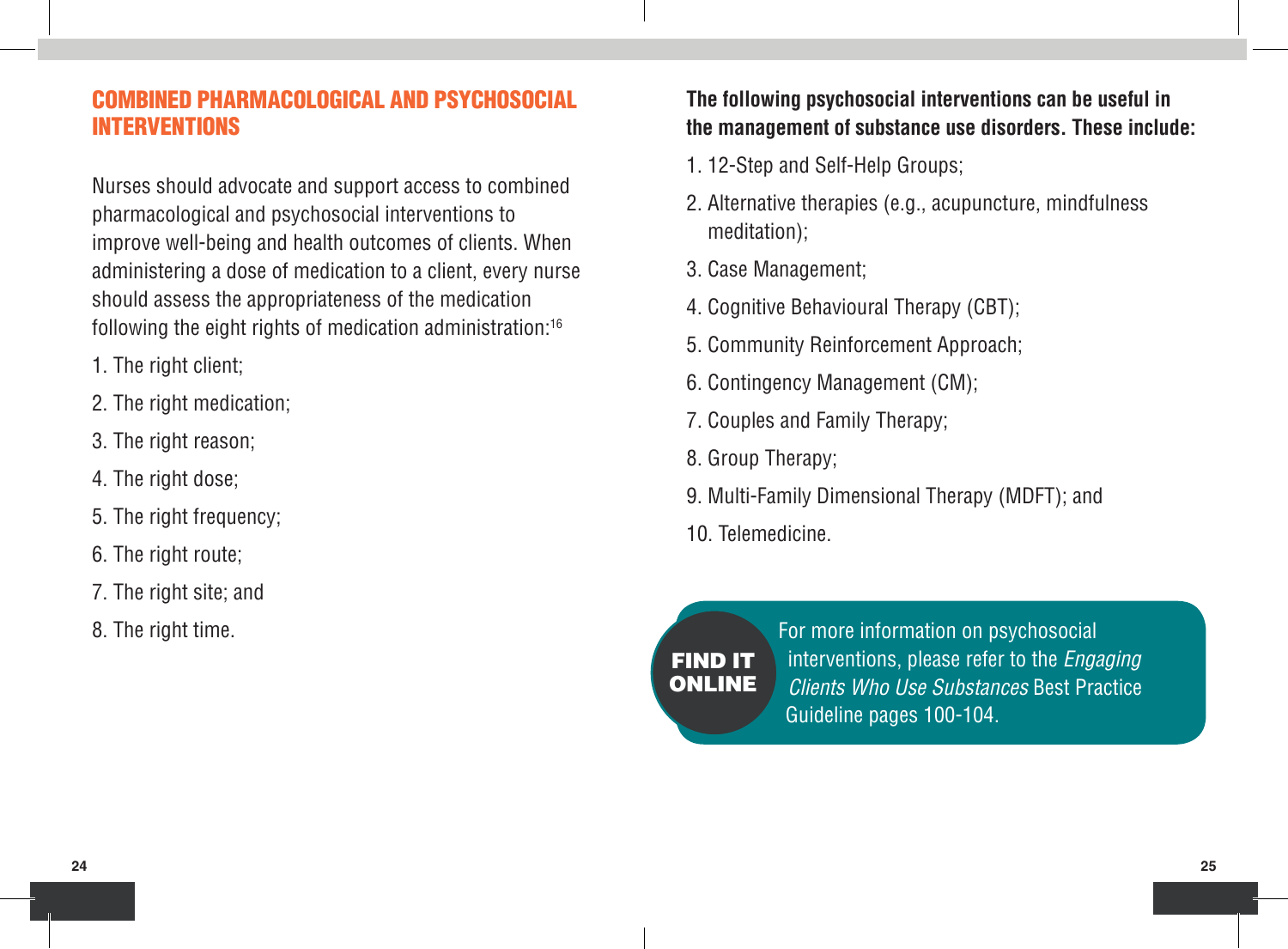# Establish a Plan of Care/Goal Setting

- **Build collaborative relationships with clients though the** use of motivational interviewing techniques to develop the plan of care. Work collaboratively with clients as they gain a deeper understanding of their needs, capabilities and goals.<sup>17</sup>
- **•**  Create a plan of care that includes goals that clients can work towards. Remember that evaluation is a critical component when working with clients who use substances.

# **Components of Evaluation of Care**

- Assessment and evaluation of the plan of care should be done with clients at every clinical visit as an ongoing process of seeking current information regarding the management of their care.<sup>8, 15</sup>
- **•**  Ongoing evaluation of the plan of care allows the health-care provider to assess client engagement and motivation in treatment, as well as the client's progress toward achieving the treatment goals.<sup>8</sup>

#### **Ongoing evaluation of the plan of care with clients who use substances should include the following factors.**

- A) Client Goals
- B) Ensuring Client Safety
- C) Physical Health
- D) Psychological Health
- E) Treatment
- F) Substance Use
- G) Criminal Activity
- H) Quality of Life

# Find it **ONLINE**

For more information see *Engaging Clients Who Use Substances* Best Practice Guideline, page 105.

# **PUT IT INTO PRACTICE!**

#### **Nurses and other health-care providers need to:**

- **1.** Assess improvements with respect to the underlying factors that affect the client's substance use (e.g., behavioural and social factors);
- **2.** Assess client's perspectives on his or her progress in treatment;
- **3.** Re-examine client's goals, adherence to treatment plan, retention and safety;8, 15 and
- **4.** Use findings from the evaluation to adjust the existing plan of care.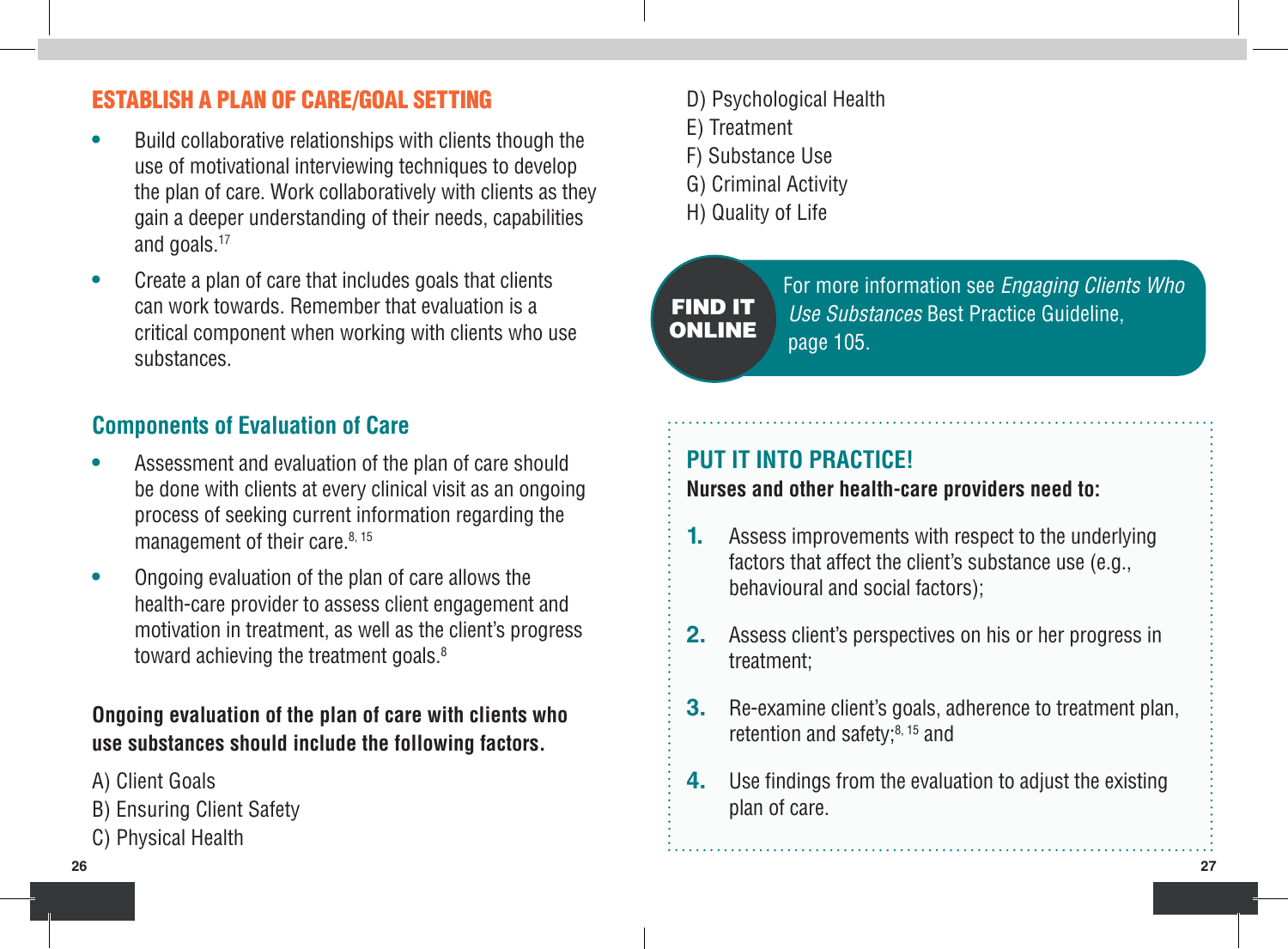#### CONSIDERATIONS FOR VULNERABLE POPULATIONS

Certain vulnerable populations may be at increased risk for a substance use disorder due to a variety of factors (see the list below).

- **•**  Concurrent disorders
- **•**  First Nations, Inuit, and Métis
- **•**  Homeless, under-housed, and transient populations
- **•**  Immigrant and newcomers to Canada
- **•**  Incarcerated women
- **•**  Lesbian, Gay, Bisexual, Transgendered, Two-Spirited, Intersex, Queer, Questioning, or Asexual (LGBTTIQQA+)
- **•**  Older adults
- Pregnant and postpartum women
- **Sex trade workers**

#### Find it **ONLINE**

A detailed table that contains information that nurses and other health-care providers should keep in mind when working with individuals from certain populations is available on page 91 - 96 in the Best Practice Guideline.

#### REFERENCES

1. Ministry of Health Promotion. (2010). Prevention of substance misuse guidance document. Toronto, ON: Queen's Printer for Ontario.

2. Rassool, G. H. (2010). Addiction for nurses. West Sussex, UK: Wiley-Blackwell.

3. American Psychiatric Association (APA). (2013, p. 483). Diagnostic and statistical manual of mental disorders (5th ed.). Arlington, VA: Author.

4. Martin, N., & Johnston, V. (2007, p. 8). A time for action: Tackling stigma and discrimination. Retrieved from http:// www.multiculturalmentalhealth.ca/wp-content/ uploads/2013/10/Stigma\_TimeforAction\_MHCommission. pdf

5. Livingstone, J. D., Milne, T., Fang, M. L., & Amari, E. (2012). The effectiveness of interventions for reducing stigma related to substance use disorders: A systematic review. *Addiction*, 107(1), 39-50.

6. Government of Ontario. (2012). Human Rights Code. Retrieved from https://www.ontario.ca/laws/statute/90h19

7. Health Canada. (2002). Best practices: Concurrent mental health and substance use disorders. Ottawa, Ontario: Minister of Health.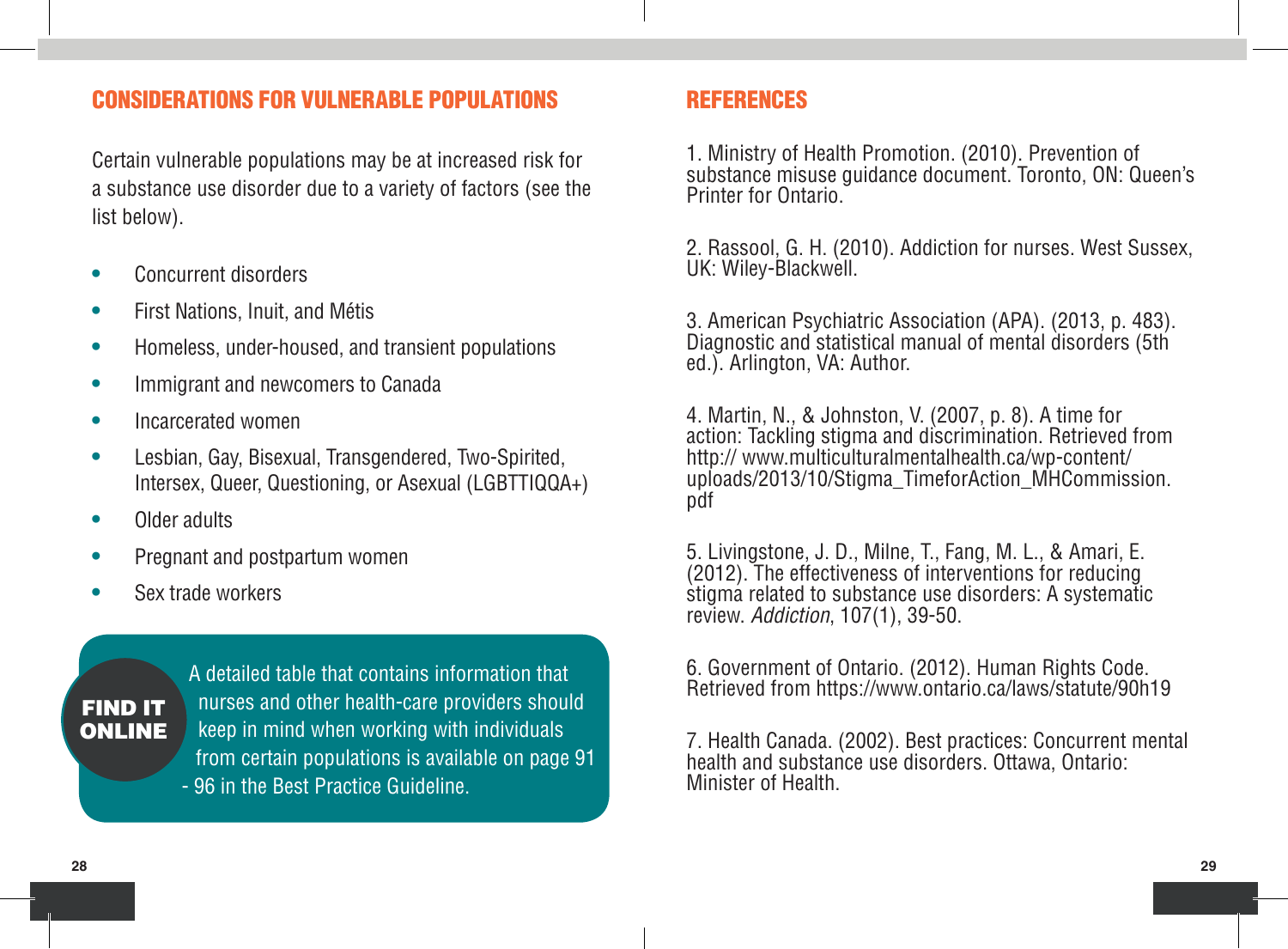8. Substance Abuse and Mental Health Services Administration (SAMHSA). (2005). Substance abuse treatment for persons with co-occurring disorders. Retrieved from http://www.ncbi.nlm.nih.gov/books/NBK64197/pdf/ TOC.pdf

9. Lundahl, B. W., Kunz, C., Brownell, C., Tollefson, D., & Burke, B. L. (2010). A meta-analysis of motivational interviewing: Twenty-five years of empirical studies. Research on Social Work Practice, 20(2), 137-160.

10. Rubak, S., Sandbaek, A., Lauritzen, T., & Christensen, B. (2005). Motivational interviewing: A systematic review and meta-analysis. *British Journal of General Practice*, 55(513), 305-312.

11. World Health Organization. (2005). Brief Intervention for Substance Use: A Manual for use in Primary Care. Retrieved from: http://www.who.int/substance\_abuse/activities/en/ Draft\_Brief\_Intervention\_for\_Substance\_Use.pdf

12. Miller, W.R. & Rollnick, S. (2013). Motivational Interviewing: Helping people change, Third Edition. New York: NY. The Guilford Press.

13. University of Arizona . (ND). Illicit drug screening, brief interventions, and treatment placement: Frames model. Metamphetamine and other Illicit Drug Education (METHOIDE), University of Arizona. Retrieved from: http:// methoide.fcm.arizona.edu/infocenter/index.cfm?stid=242

14. American Psychiatric Association (APA). (2006). Practice guideline for the treatment of patients with substance use disorders (2nd ed.). Retrieved from http://psychiatryonline. org/pb/assets/raw/sitewide/practice\_guidelines/ guidelines/ substanceuse.pdf

15. McQueen, J., Howe, T. E., Allan, L., Mains, D., & Hardy, V. (2011). Brief interventions for heavy alcohol users admitted to general hospital wards. Cochrane Database of Systematic Reviews, 2011(8), 1-57. doi: 10.1002/14651858. CD005191.pub3

16. College of Nurses of Ontario. (2014, p. 6). Practice standard: Medication. Toronto, ON: College of Nurses of Ontario.

17. Smedslund, G., Berg, R. C., Hammerstrøm, K. T., Steiro, A., Leiknes, K. A., Dahl, H. M., & Karlsen, K. (2011). Motivational interviewing for substance abuse. Cochrane Database of Systematic Reviews, 2011(5), 1-130. doi: 10.1002/14651858.CD008063.pub2